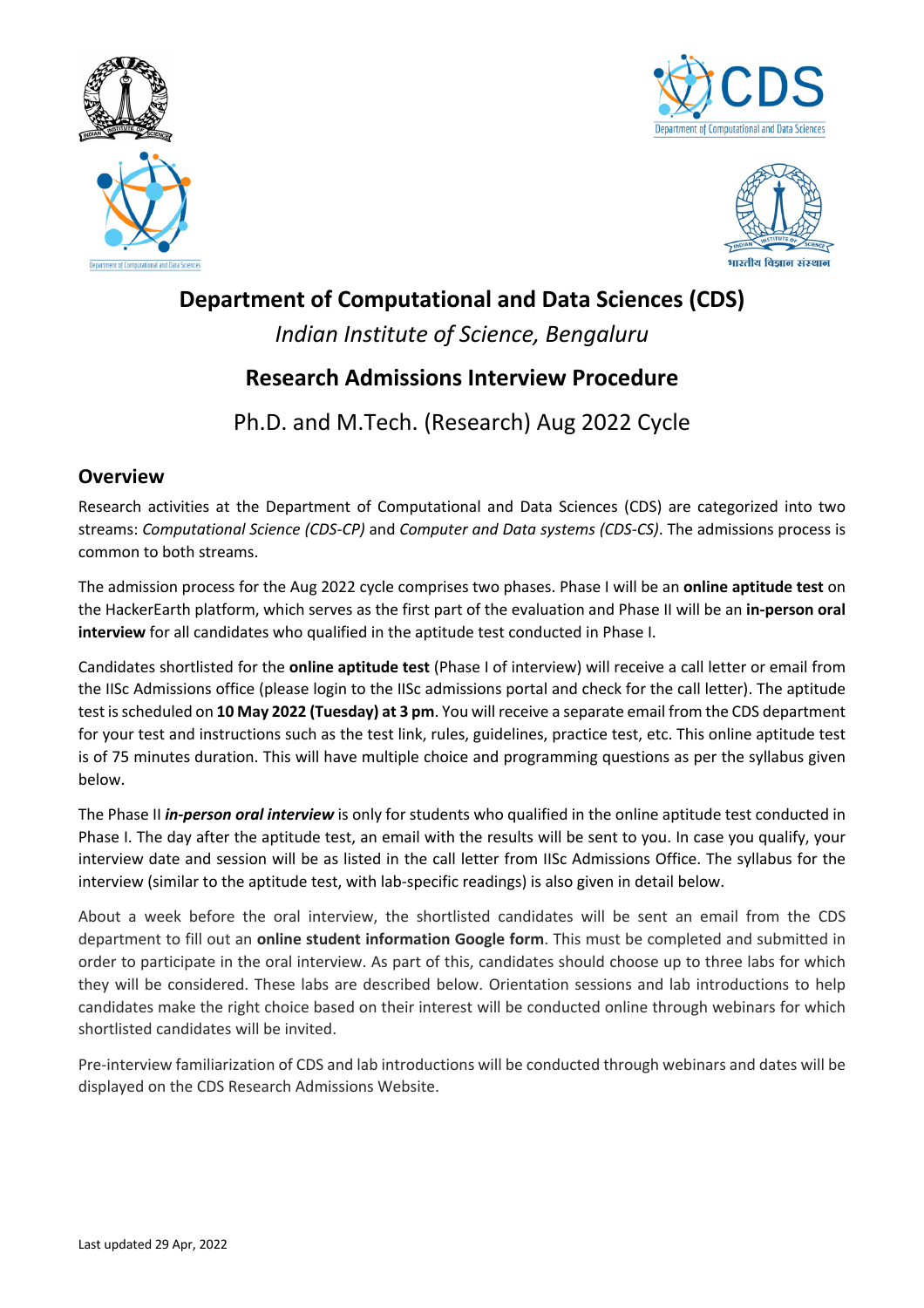



### **Online Aptitude Test**

The Phase I online objective and programming test will be conducted using the "HackerEarth" online platform. Candidates will need a **desktop/laptop with an internet connection, Chrome, Firefox or Safari browsers, and a webcam**. Candidates will be sent an email with a link to the online test a few days before the test date. The test will be enabled at the start of your session and will last for **75 mins.** It must be completed in a single sitting. You will need to create a **free HackerEarth account** to take the test. You MUST use the **same email address** as the one used for your IISc Admissions Application. Please do this ahead of time. That email will also have another link to let you take a **practice test**, to test your browser and webcam, and get familiar with HackerEarth. These practice questions are not from the test syllabus. Candidates may take the practice test as many times as they want. Candidates should get familiar with the programming IDE, compilation, and testing interface of HackerEarth to ensure that the programming questions are attempted properly.

The online aptitude test will have 15 questions. There will be 12 multiple choice questions and 3 programming questions. The **topics** for the objective test are:

● Combinatorics, Linear Algebra/Matrices, Probability and Statistics, Differential Equations, Plotting, Data Structures and Algorithms.

The programming languages that you can use are **C, C++** and **Java**. The HackerEarth interface will allow you to type the program, compile it and run test cases, all within the browser. We will provide a basic code template for reading and writing the inputs and outputs for each problem. The candidates should focus on the actual code logic and brush up on concepts such as if/then/else conditions, for/while loops and arrays/data structures.

Students are encouraged to first solve the problems that they are comfortable with and then move on to more difficult problems.

### **In-Person Oral Interview**

Students who qualify in the online aptitude test (Phase I of the interview) will attend an in-person oral interview at the CDS Department, IISc (Phase II of the interview). In the oral interview, you will be questioned on the following basic topics, and on advanced topics that are based on your lab preferences:

*Basic Topics*: Linear Algebra; Probability & Statistics; Programming, Data Structures, Algorithms; Numerical Methods; Ordinary Differential Equations; Discrete Mathematics. Final year undergraduate level preparation is required.

*Advanced Topics:* You will be questioned on the topics related to labs selected in the student information Google form. The topics for each lab and the prior training expected are listed below. Candidates choosing a lab must be prepared on *at least one* of the lab-related interview topics.

**Note:** Most labs give preference to applicants for the Ph.D. program over the M.Tech. (Research) program. Some labs may not even take any students for the M.Tech. (Research) program. Students with a B.E./B.Tech degree are also eligible to apply for the Ph.D. program.

Candidates for the Ph.D. program should prepare well on their fundamentals, come with a focus and knowledge of the research areas they would like to target in their PhD, and have clarity on the preferred lab(s) and the kind of work done in them. Review the research topics and the papers from the labs you are interested in.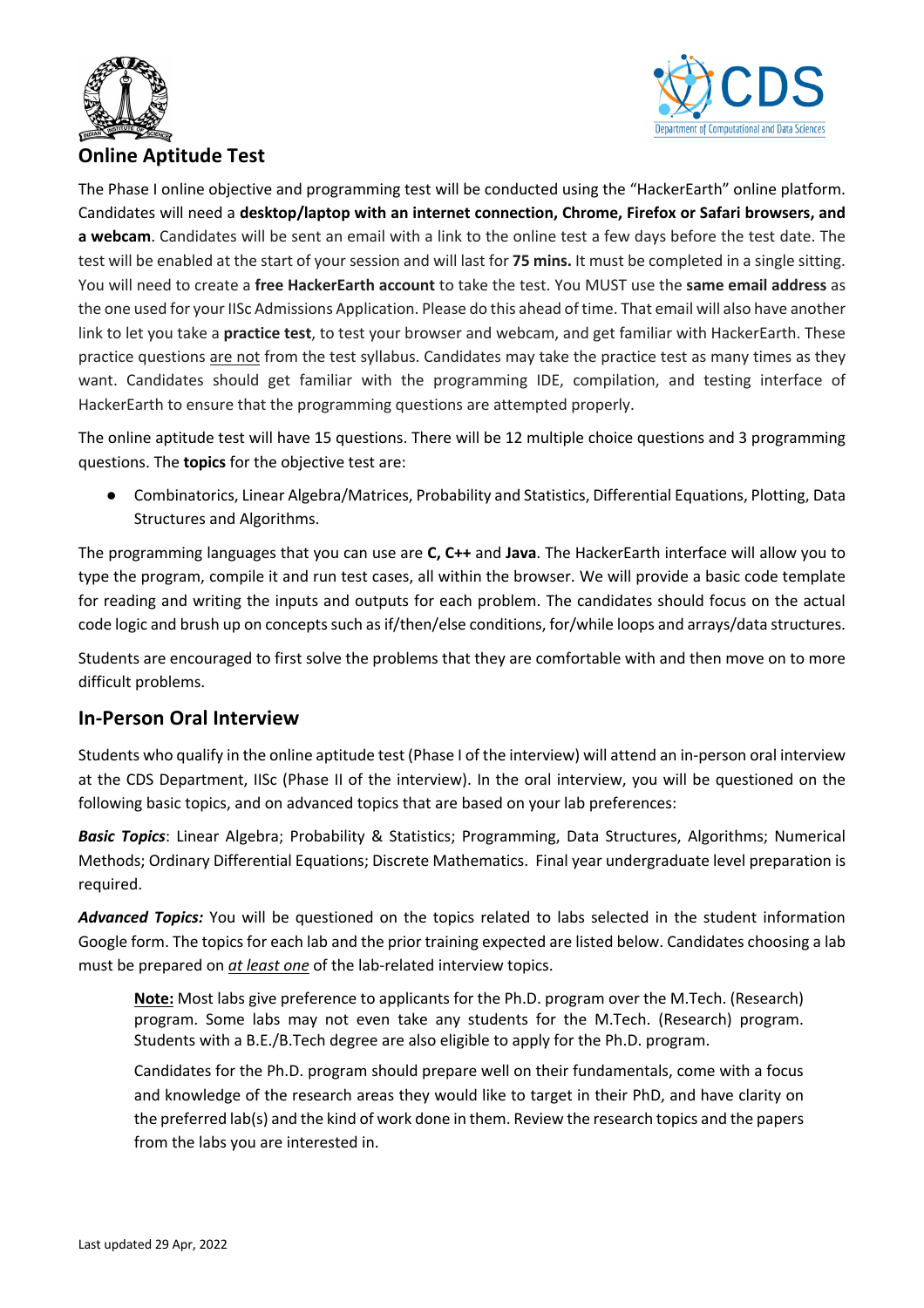



## **B. List of labs that are admitting students**

## **The following labs (ATCG, AMCL, BioMedIA, CMG, QUEST) accept students from all background qualifications.**

#### **1. Algorithmic Techniques for Computational Genomics (ATCG)**

**Faculty:** Chirag Jain

#### **Website:** https://at-cg.github.io

Lab Description: We work at the intersection of computer science and biology to accelerate scientific discovery by designing novel algorithms, data structures and open-source software tools. We are interested in addressing computational /mathematical problems related to DNA or RNA sequencing.

**Interview topics:** Algorithms design and analysis, data structures, graph algorithms

**Prior training:** Students must have a Bachelors' or Masters' degree in either Computer Science, Information Technology, Electrical, Electronics, Communications, Biosciences/ Bioengineering or Applied Mathematics. Strong programming, algorithms and interdisciplinary teamwork skills are required.

#### **2. Applied Mathematics and Computing Lab**

**Faculty**: Ratikanta Behera

#### **Website**: https://scholar.google.co.in/citations?hl=en&user=8jKAiq8AAAAJ

**Lab Description:** Our research interests are in the field of scientific computing with particular emphasis on the wavelets methods, numerical multilinear algebra, and neural networks. In numerical multilinear algebra, we develop novel HPC-driven algorithms and theories for solving important existing and emerging multidimensional problems. Specifically, interested in developing fast tensor algorithms for solutions to multilinear systems, nonlinear optimization problems, low-rank approximation, generalized inverses of tensors, and solutions to partial differential equations in high dimensions problems. In wavelet methods, we propose HPC-centric adaptive wavelet methods and algorithms for solving partial differential equations and integral equations, data compression, signal recognition, and signal & image processing. Further, in neural networks, we design adaptive recurrent neural networks to solve time-varying problems. In particular, we aim to prove theoretically and numerically the behavior of adaptive recurrent neural networks under various activation functions.

**Interview Topic:** Numerical Analysis, Linear Algebra, basic programming, and basic calculus with functional analysis.

**Student background:** Mathematics is preferrable. Physics, Computer Science, Earth Science, and Mechanical Engineering will also be considered.

#### **3. Biomedical Image Analysis (BioMedIA) Lab**

**Faculty***:* Vaanathi Sundaresan

**Website**: https://scholar.google.co.in/citations?user=Pr3C3V0AAAAJ&hl=en

**Lab Description**: Our aim is to develop innovative AI-based methods for computational analysis of multidisciplinary biomedical images for clinical applications. We specifically focus on building scalable and translatable tools for big data applications in neuroimaging. We are also interested in tackling key challenges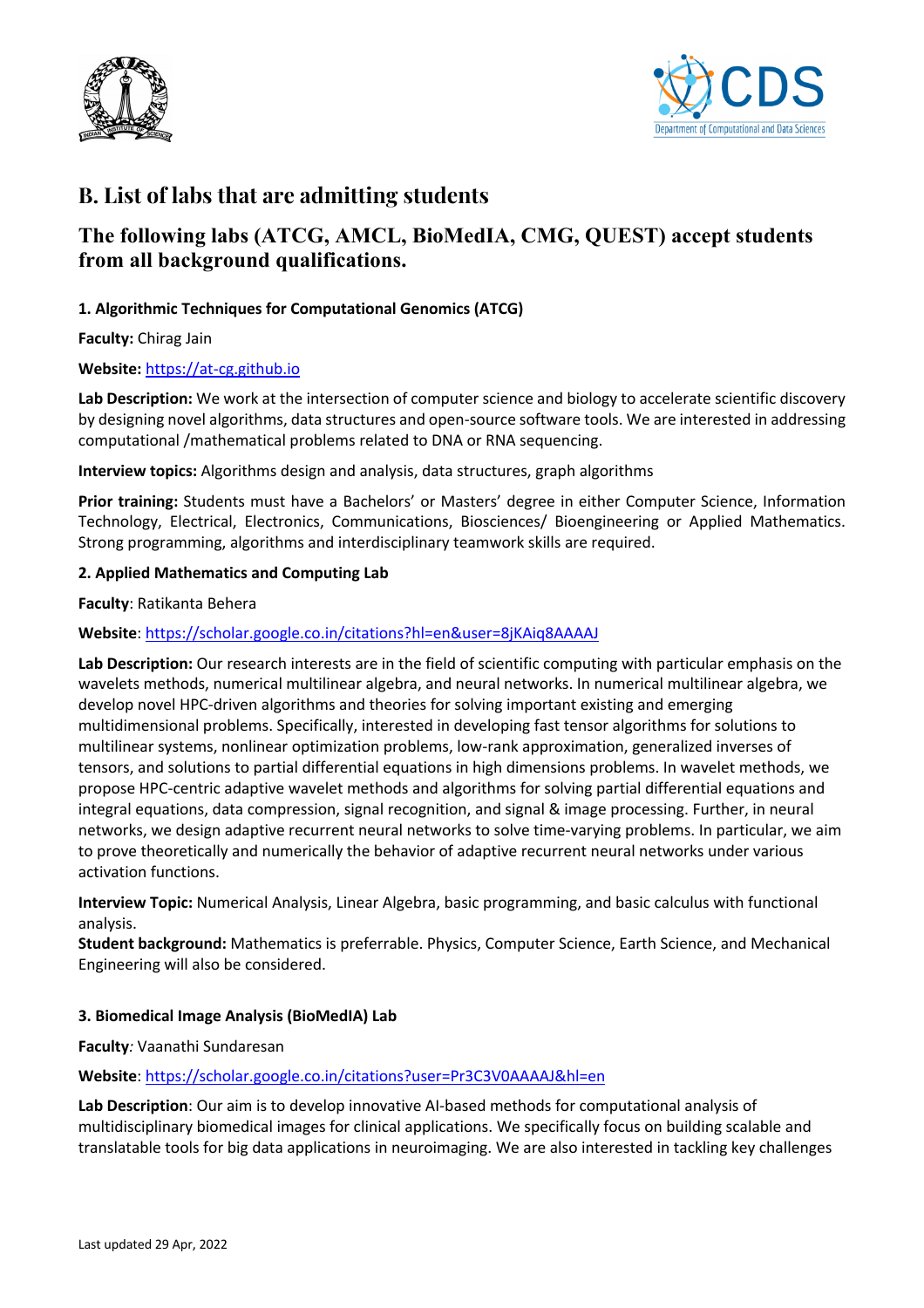



of medical image analysis including label scarcity and data diversity, model generalisability and interpretability.

Our current research areas include computer vision and machine learning-based methods for identification of MR imaging biomarkers for various neurological diseases, semi-supervised techniques for analysis of various imaging modalities, data harmonisation/domain adaptation, image reconstruction and quality improvement.

**Interview topics:** Signal Processing, Image Processing, Probability and Machine Learning basics.

**Prior Training**: We are looking for students with engineering/applied physics/applied mathematics background, interested in the following research areas: deep learning, pattern recognition, medical imaging, neuroimaging, computer vision.

#### **4. Computational Mathematics Group (CMG)**

**Faculty:** Sashikumaar Ganesan

#### **Website:** *http://cds.iisc.ac.in/faculty/sashi/*

**Lab description:** The research group focuses on developing and advancing robust numerical (finite element) methods and solvers for data-driven models accelerated with ML/AI with applications to "Digital Twin". Further, the implementation of efficient MPI/OpenMP with GPU parallel algorithms is also a key focus.

In Aug 2022 admissions, CMG is looking for three to four enthusiastic and hard-working Ph.D. candidates interested to work on Edge Computing, Physics Informed Neural Networks and Digital Twin technology.

**Interview topics**: Numerical Linear Algebra, Numerical Methods, Parallel computing

**Prior training:** Any degree. Prior knowledge of modelling, simulation and strong programming knowledge is expected but not necessary.

#### **5. QUEST Lab**

**Faculty:** Deepak Subramani

#### **Website:** *http://cds.iisc.ac.in/faculty/deepakns/*

**Lab description:** We work on developing and applying machine learning and deep learning methods for Spatiotemporal data analytics problems, focusing on fluid flow, ocean and atmospheric science applications. Our lab alumni are placed in major tech companies and universities in the US and Europe (e.g.: IBM Research, UC Irvine, Georgia Tech).

For the Aug 2022 admissions, we are looking for candidates with an interest in data-driven modelling, Bayesian methods, data assimilation, reinforcement learning and physics-informed deep neural networks.

**Interview topics**: Numerical Linear Algebra, Probability, Computational Thinking (approach problems in a structured/algorithmic approach). Candidates are advised to revise by watching the following YouTube videos:

Computational Thinking [CS 50 Harvard – watch the first couple of lectures]: https://www.youtube.com/watch?v=1tnj3UCkuxU&list=PLhQjrBD2T383f9scHRNYJkior2VvYjpSL&index=2

Calculus/Linear Algebra/Deep Learning: (There are 4 seasons. Watch all and study) https://www.youtube.com/playlist?list=PLZHQObOWTQDPD3MizzM2xVFitgF8hE\_ab

Also please study problems of probability, combinatorics, calculus from NCERT Mathematics textbook of classes 11 and 12 https://ncert.nic.in/textbook.php

**Prior training:** Candidates with any background are welcome. Interest in fluid flow, PDEs, ML, Deep Learning and coding is mandatory. Prior knowledge is not necessary but demonstrated interest is non-negotiable. You should also have enjoyed doing the above study for interview topics.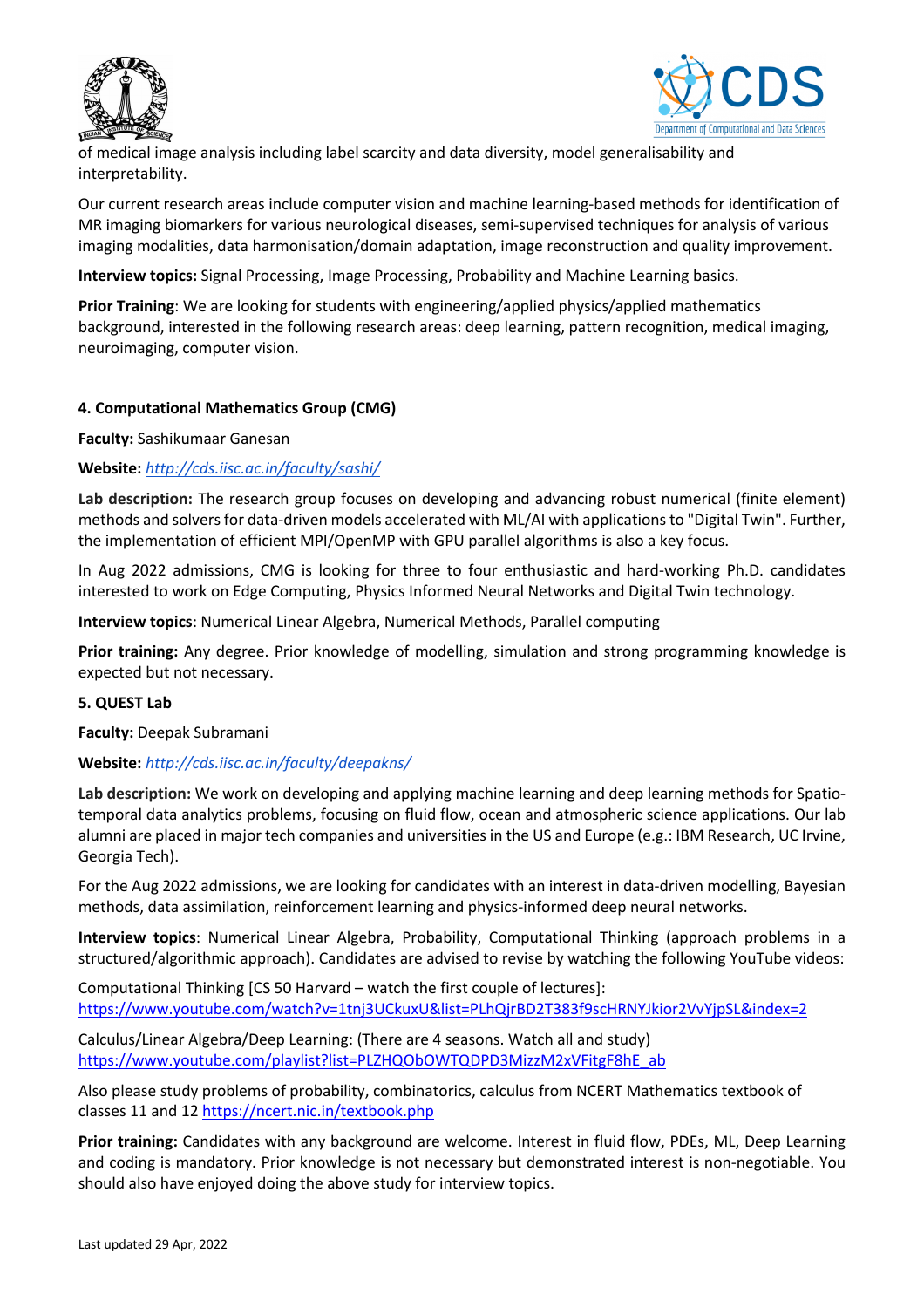



## **The following labs (CSL, DREAM, MARS, VAL, VCL) only accept students from CS/EE background qualification.**

#### **1. Cloud Systems Lab**

**Faculty:** J. Lakshmi

**Website:** http://www.serc.iisc.ac.in/faculty/jlakshmi and http://www.serc.iisc.ac.in/faculty/jlakshmi/cloudsystem-lab

**Lab Description:** Cloud System Architectures for end-to-end QoS of hosted applications with regard to performance, security, dependability and fault tolerance; virtualization stack for compute, network and storage clouds; Cloud middleware for elasticity, placement optimization, resilience and other QoS properties.

**Interview topics:** Operating Systems, Distributed Systems, Computer Organization

**Prior training:** Students must have a Bachelors' or Masters' degree in Computer Science, Information Technology, Electrical, Electronics and/or Communications.

#### **2. DREAM:Lab (Distributed systems Research on Emerging Applications & Machines)**

**Faculty:** Yogesh Simmhan

#### **Website:** http://cds.iisc.ac.in/faculty/simmhan

**Lab Description:** Focuses on distributed systems, graph algorithms and scalable software platforms. Research topics on Distributed and Streaming Graphs Algorithms, and platforms for Graph Neural Network; Scalable platforms for distributed and federated deep learning; Storage, query and management of Big Data; Middleware for Cloud and Edge computing and Internet of Things (IoT); Distributed software platforms and algorithms for drones/UAVs, video analytics and genomics.

For the 2022 Admissions cycle, the DREAM:Lab is looking for 3-4 students interested in:

- Incremental algorithms for large graphs and distributed platforms for graph neural networks
- Machine learning for optimizing cloud and distributed applications
- Federated Deep learning using GPU-accelerated edge and cloud computing
- NoSQL and Big Data platforms for spatio-temporal and video data
- Distributed analytics and coordination algorithms for drone fleets

*Students must have a strong aptitude in systems software, algorithms and programming.*

**Interview topics:** Operating Systems (or) Graph Algorithms (or) Distributed Systems.

#### **Recommended Reading:**

- 1. Operating System Concepts by Silberschatz, Gavin and Gagne
- 2. Introduction to Algorithms: A Creative Approach, Chapter 7: Graph Algorithms, by Udi Manber
- 3. Distributed Systems: Concepts and Design by Coulouris, et al.
- 4. Pregel: A System for Large-Scale Graph Processing, Malewicz, et al., *SIGMOD* 2010

**Prior training:** Students must have a Bachelors' or Masters' degree in Computer Science, Information Technology, Electrical, Electronics and/or Communications. Strong programming, algorithms and systems skills are required. Ph.D. candidates are preferred.

#### **3. Middleware And Runtime Systems (MARS) Lab**

**Faculty:** Sathish Vadhiyar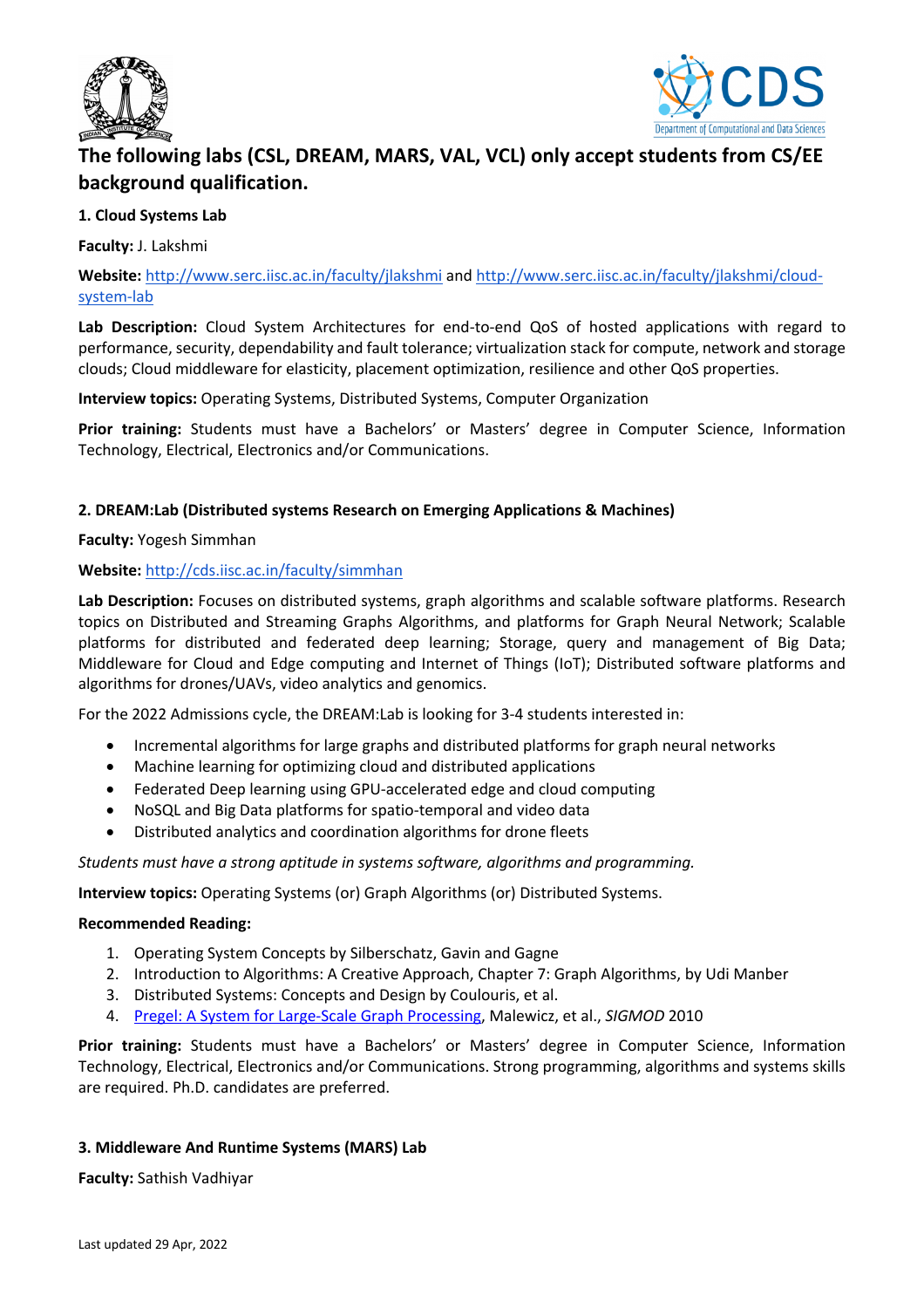



#### **Website:** http://cds.iisc.ac.in/faculty/vss and http://mars.cds.iisc.ac.in

Lab Description: High performance computing (HPC), Parallel computing – middleware, system software, algorithms and applications on large-scale parallel computers and GPUs.

Some of the recent research topics in the MARS lab are the following.

- Identifying scalability bottlenecks, and providing high performance and scalable solutions for parallel scientific applications.
- High performance parallel I/O solutions for scientific and ML/DL applications.
- Harnessing the power of both CPUs and GPUs in a hybrid manner in modern-day parallel systems.
- Novel models of parallelism for Machine Learning (ML)/Deep Learning (DL) applications.
- Communication-minimization strategies for Exascale applications including development of asynchronous methods, one-sided communications and approximate computing.
- Fault tolerance frameworks for parallel scientific and ML/DL applications.

#### **Interview topics:**

- 1. Operating Systems including pthreads, filesystems.
- 2. Computer architecture including multi-core CPUs and modern GPUs, differences between shared memory and distributed memory parallel architectures, different network topologies (e.g., ring, mesh etc.)
- 3. Graph Algorithms (or) MPI parallel programming interface (Google for "MPI Complete reference" and read Introduction, Point-to-Point and Collective Communications chapters.

**Prior training:** Students must have a Bachelors' or Masters' degree in Computer Science, Information Technology, Electrical, Electronics and/or Communications. Strong programming, algorithms and systems skills are required. Ph.D. candidates are preferred.

#### **4. Video Analytics Lab (VAL)**

**Faculty:** R. Venkatesh Babu

#### **Website:** http://cds.iisc.ac.in/faculty/venky/ and http://val.cds.iisc.ac.in

**Lab Description:** Deep Learning for Computer Vision, Representation Learning, Domain Adaptation, Adversarial Learning, Self-supervised and unsupervised learning, Object Detection, Learning on long-tail data, Generative modeling, 3D reconstruction

**Interview topics:** Signal Processing, Image Processing, Probability and Machine Learning basics.

**Prior training:** Students must have a Bachelors' or Masters' degree in Computer Science, Information Technology, Electrical, Electronics and/or Communications or in any other closely related areas.

#### **5. Visual Computing Lab (VCL)**

**Faculty:** Anirban Chakraborty

#### **Website:** http://visual-computing.in/

**Lab Description:** At VCL, we are interested in developing novel computer vision and machine learning algorithms to solve visual analytics problems arising from real-world applications. The majority of our ongoing research projects can be categorized into one of the following three areas – 1. Data-efficient deep learning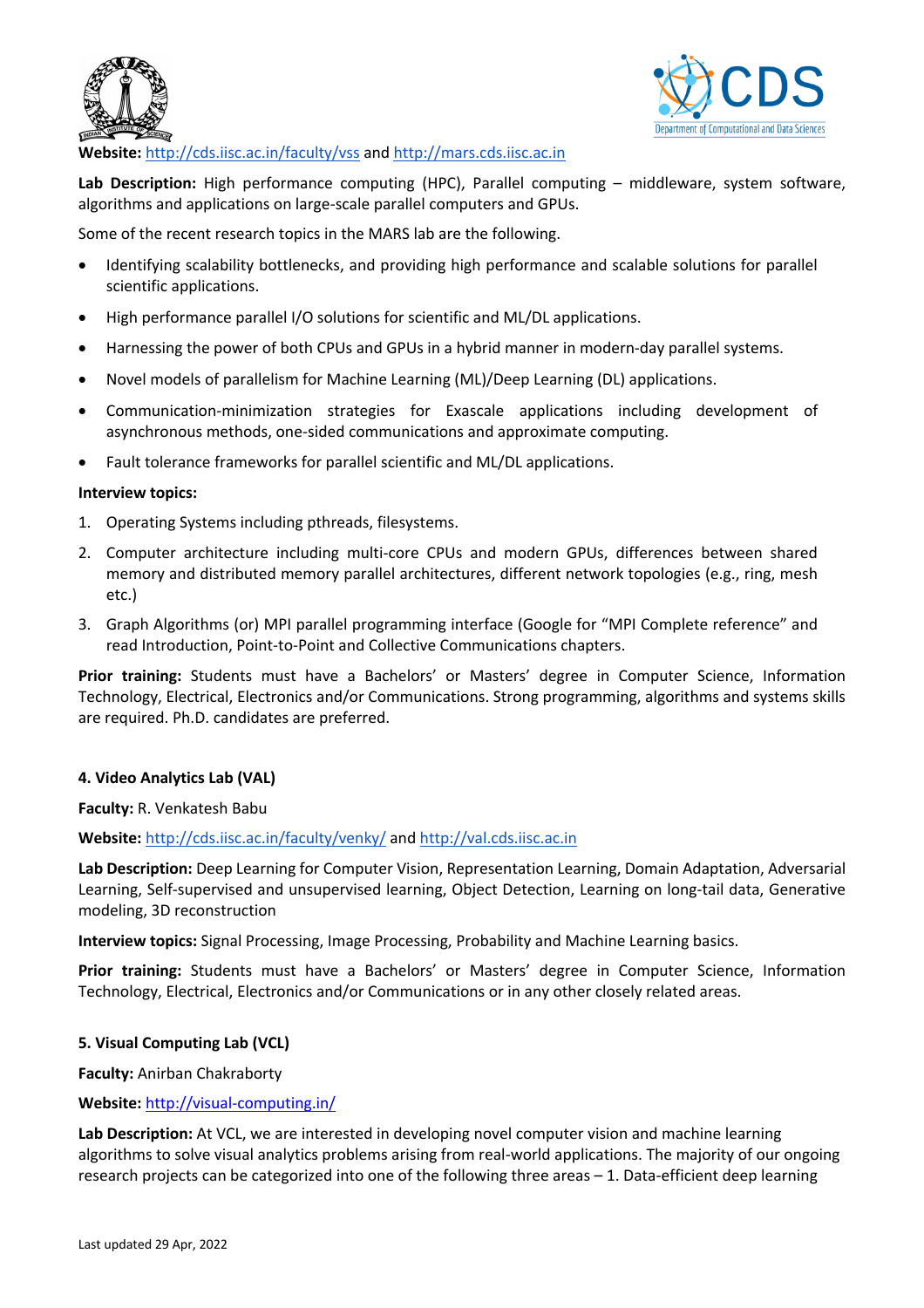



(zero-shot/few shot learning etc.), 2. Learning across modalities/domains (e.g., text-based image retrieval, sketch-guided localization, visual question answering, domain adaptation etc.) and 3. Video surveillance (e.g., person-reidentification, anomaly detection, human gait and pose analysis etc.)

**Interview topics:** Image Processing, Linear Algebra, Probability and Machine Learning basics.

**Prior training:** Students must have a Bachelors' or Masters' degree in Computer Science, Information Technology, Electrical, Electronics and/or Communications or in any other closely related areas. Strong programming and algorithms skills are necessary. Prior experience in image/video analysis and/or machine learning would be a plus.